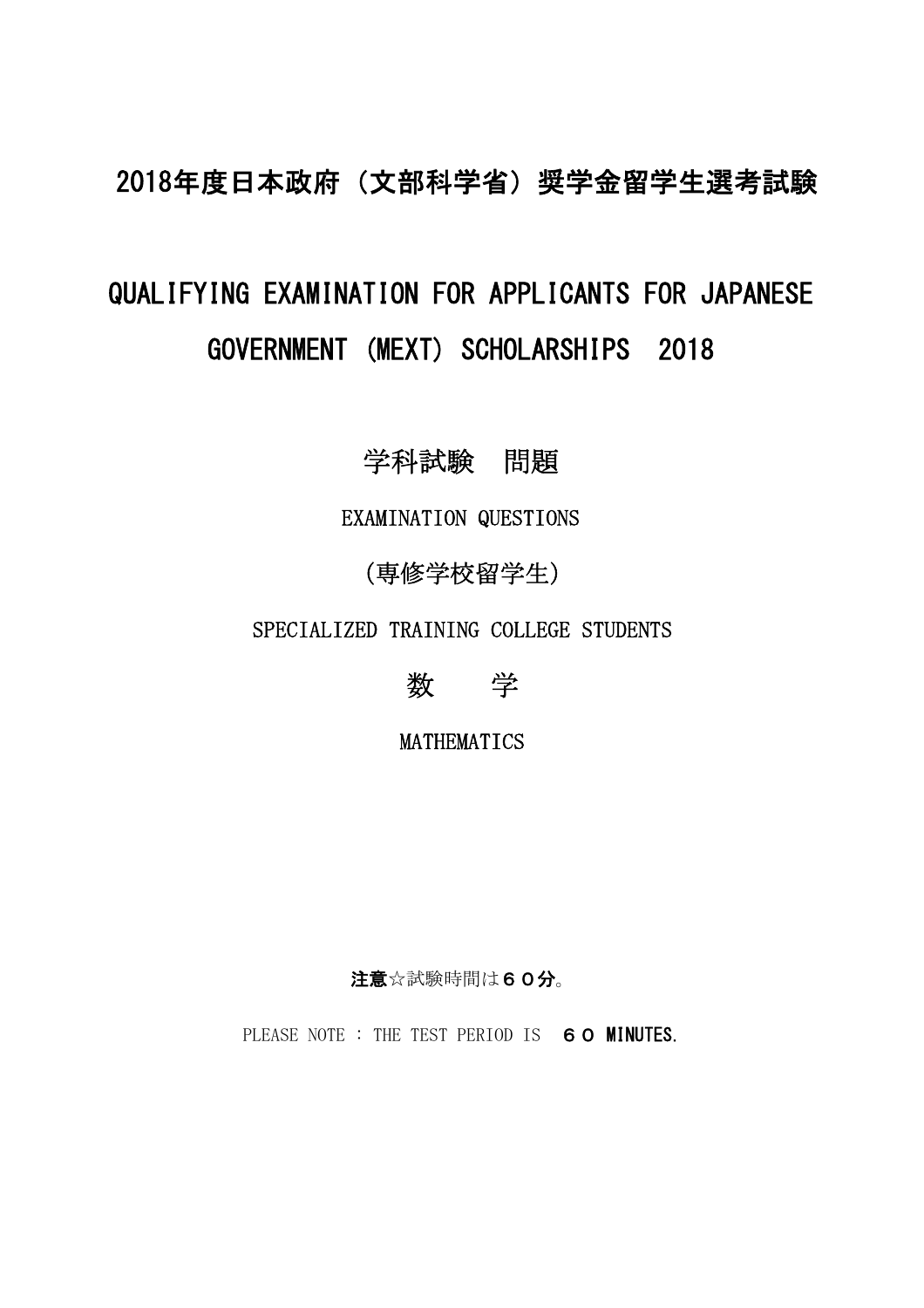|                    |             |                                                      |  |       | <b>AUIO</b> |
|--------------------|-------------|------------------------------------------------------|--|-------|-------------|
| <b>MATHEMATICS</b> | Nationality | No.                                                  |  |       |             |
|                    | Name        | (Please print full name, underlining<br>family name) |  | Marks |             |

 $(9018)$ 

Note that all the answers should be written on the answer sheet.

1.Fill in the following blanks with the correct answers.

(1) 
$$
\log_5 0.008 = \boxed{①}
$$
,  $(\sqrt[6]{16})^3 = \boxed{②}$ .  
\n(2)  $\sin 75^\circ + \sin 120^\circ - \cos 150^\circ + \cos 165^\circ = \boxed{3}$ .  
\n(3)  $\frac{1}{3 \cdot 6} + \frac{1}{6 \cdot 9} + \frac{1}{9 \cdot 12} + \frac{1}{12 \cdot 15} = \boxed{3}$ .

- (4) The number of integers  $x$  that satisfy the following inequalities  $-x \leq x^2 \leq 6$  is  $\boxed{\phantom{00000000}}$ .
- (5) Among four-digit integers where digits are all different numerals, the total possible number of integers that are greater than or equal to  $5000$  is  $\vert$ .
- (6) When  $\vec{a} + \vec{b} + \vec{c} = \vec{0}$  and  $|\vec{a}| = |\vec{b}| = |\vec{c}| = 1$ , then the degree measure of the angle between  $\vec{a}$  and  $\vec{b}$  is  $\boxed{0}$  and  $|\vec{a}-\vec{b}| = \boxed{2}$ .
- (7) In the progression 3, 4, 6, 10, 18,  $\cdots$ , the numeral of the 8th term is  $\boxed{0}$ , and the number of term that is 1026 is  $\boxed{2}$

(8) Let 
$$
f(x) = x^2 - 4x + 1
$$
.

(i) 
$$
f(-2) =
$$

(ii) If  $f(x)=0$ ,  $x = |0|$  or  $x = |0|$ . (0 < 2)

(iii) The area bounded by the parabola  $y = f(x)$  and the *x*-axis is  $\boxed{\phantom{a}}$ .

(9) In a space with a coordinate system, there are three points  $A(0,1,1)$ ,  $B(-1,-1,2)$  and  $C(2,3,1)$ . The area of  $\triangle ABC$  is  $\vert$ .